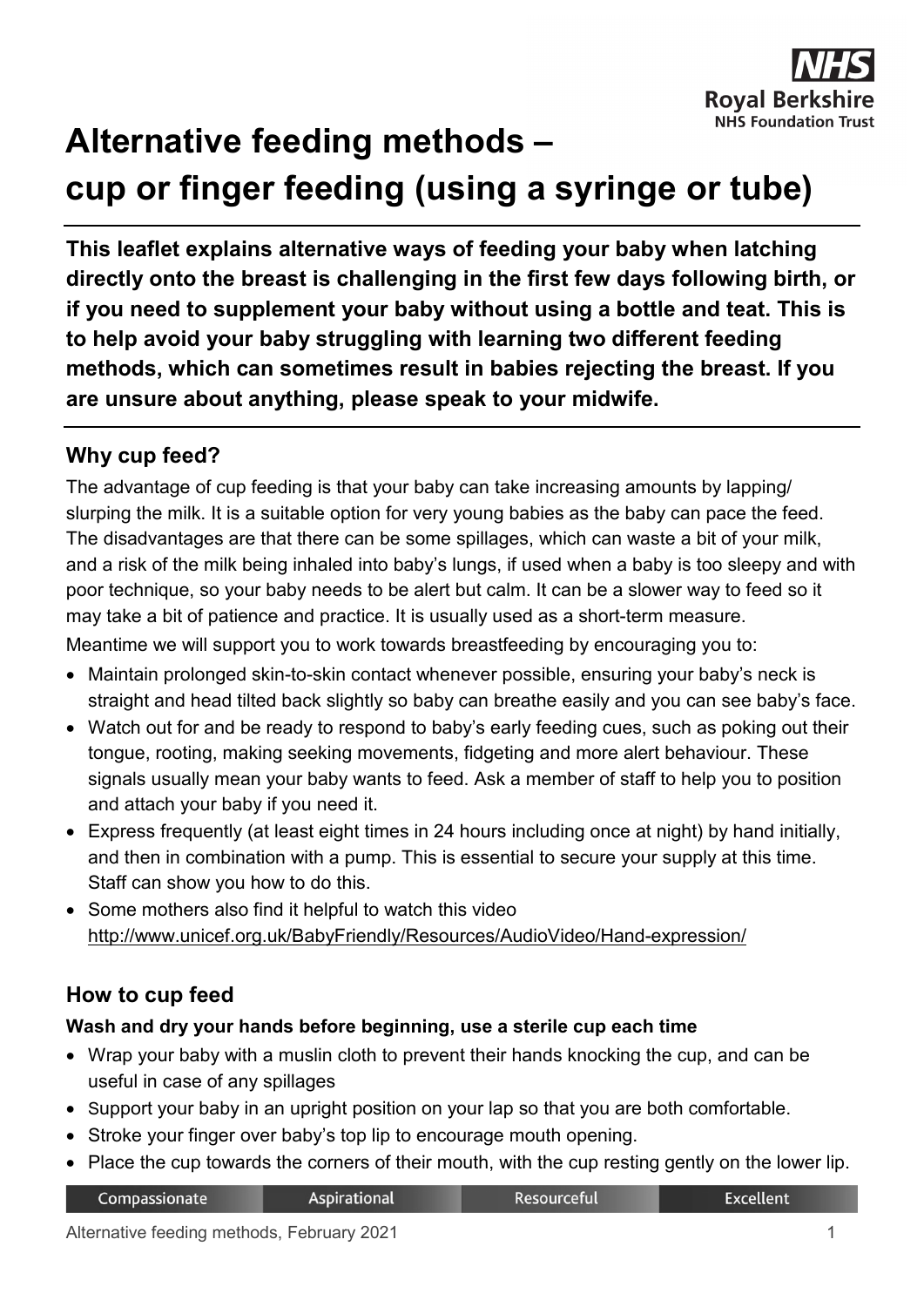- Angle the cup just enough so the milk is just touching the lower lip.
- Wait for your baby to lap the milk; they might smell it first.
- It should not be poured into your baby's mouth.
- Gently increase the angle of the cup as the milk is swallowed, so that milk is always at the rim.
- Allow baby to have short breaks as that way baby will pace the feed and take what is needed at each feed, but keep the cup in place during the breaks.
- Your baby will stop when enough milk is taken by closing their mouth.
- Our staff will show you how to wash and re-sterilise the cup.

Some parents find watching this short clip useful, but the technique gets easier with practice: [https://www.youtube.com/watch?v=4ZCm\\_MhP39M.](https://www.youtube.com/watch?v=4ZCm_MhP39M)

# **Why finger feed?**

The advantages of finger feeding are that your baby can have small amounts of milk, and you can use your finger to stimulate the suckle reflex if baby is unable to latch and breastfeed. This is not uncommon, and you and your baby will soon learn how to breastfeed. Finger feeding directly onto baby's mouth with droplets of colostrum on a clean finger is often enough to stimulate a sleepy baby in the first instance. Please ask a member of staff to help until you are confident with finger feeding.

Meantime we will support you to work towards breastfeeding by encouraging you to:

- Maintain prolonged skin-to-skin contact whenever possible, ensuring you can see your baby's face and baby's neck is straight and the head tilted back, to allow for easy breathing.
- Watch out for and be ready to respond to baby's early feeding cues, such as poking out their tongue, rooting, making seeking movements, fidgeting and more alert behaviour. These signals usually mean your baby wants to feed. Ask a member of staff to help you to position and attach your baby.
- Express frequently (at least eight times in 24 hours including once at night) by hand initially, and then in combination with a pump. This is essential to secure your supply at this time. Staff can show you how to do this.
- Some mothers also find it helpful to watch this video [http://www.unicef.org.uk/BabyFriendly/Resources/AudioVideo/Hand-expression/4](http://www.unicef.org.uk/BabyFriendly/Resources/AudioVideo/Hand-expression/)

# **Finger feeding using a syringe**

Finger feeding with a syringe is useful for giving small amounts of colostrum (first breast milk) which is usually of a thicker consistency.

• Wash and dry your hands thoroughly before you start, making sure your nails are not too long, and use a sterile syringe each time.

Resourceful

• Hold your baby in an upright position.

Col

| mpassionate | Aspirationa |
|-------------|-------------|
|             |             |

**Excellent**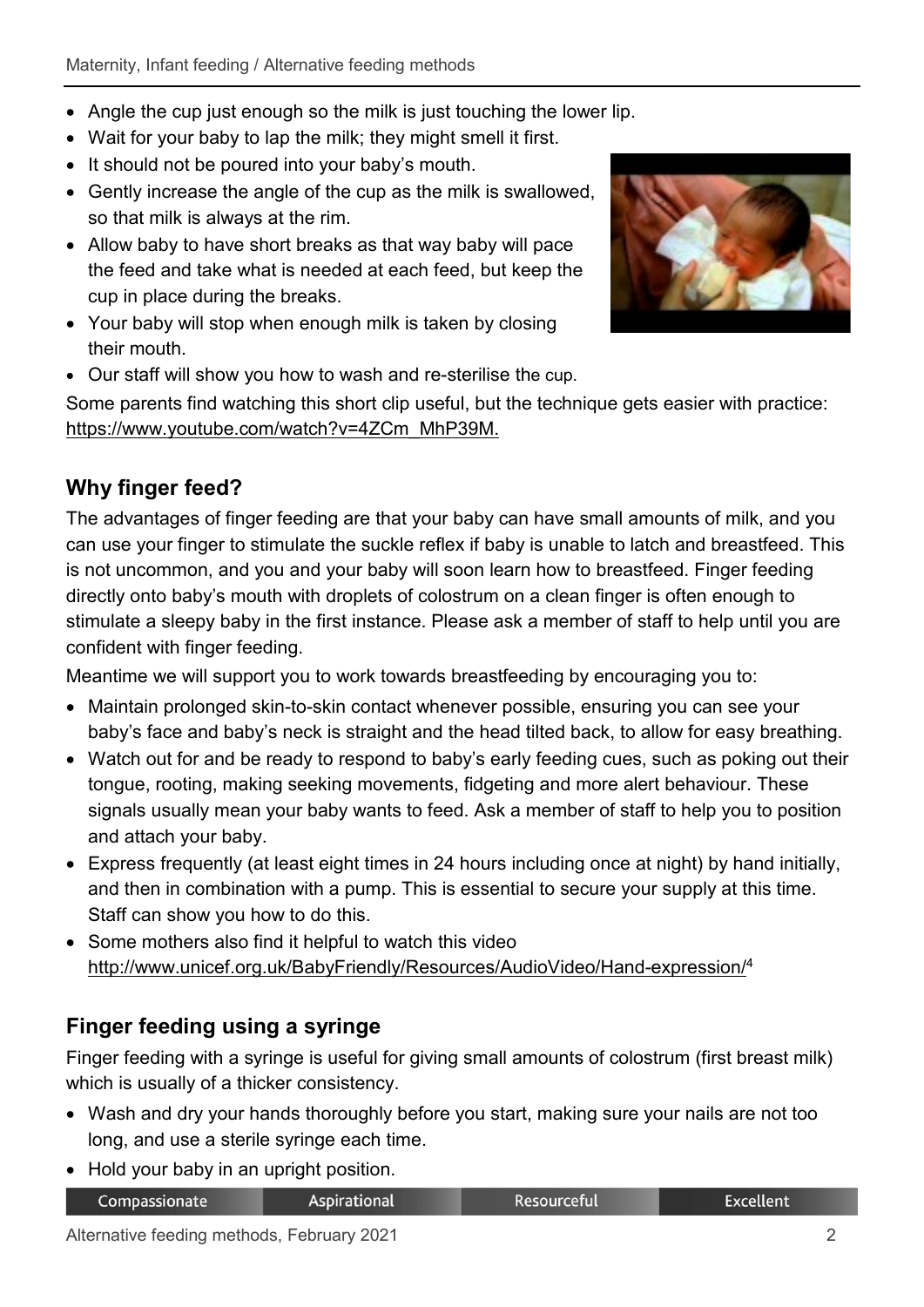- Gently stroke down over baby's top lip to encourage rooting and mouth opening.
- Once baby opens their mouth, place the pad of your finger to the roof of baby's mouth, taking care not to make your baby gag. If this happens, pull back your finger so it is more comfortable for your baby.
- Place the top part of the syringe into the baby's cheek between your finger and baby's gum.
- Push the plunger gently so that the baby suckles your finger while drinking in the milk a little at a time (0.1-2ml).
- Continue until all the milk has gone.

Continue to give the milk in this way until your baby feeds reliably at the breast, and consider cup feeding, or finger feeding with a tube, as your milk volumes increase.

## **Finger feeding using a tube**

Finger feeding with a tube is used for larger amounts when the milk is more liquid.

- Wash and dry your hands before beginning, using a fresh sterile tube each time.
- Hold your baby in an upright position on your lap with one of your hands around your baby's shoulders and neck, or support baby across your forearm, ensuring you and baby can have eye contact.
- Place the tip of tube near the tip of your finger, and secure with tape.
- Place the other end of the tube with the black bit in the milk container (trim off the extra grey and white extension).
- Gently stroke down over baby's top lip to encourage rooting and mouth opening.
- Once baby opens their mouth, place the pad of your finger to the roof of baby's mouth, taking care not to make your baby gag. If this happens, pull back your finger towards the front of the mouth so it is more comfortable for your baby.
- Allow your baby to suck your finger and the milk will gradually be drawn along the tube.
- Allow your baby to pause so they can pace the feed at a rate that is comfortable for them.

Seek help from an infant feeding specialist if problems persist.

#### **Further information**

Compassionate

• Further help is available from your local midwife/health visitor, local Breastfeeding Network supporters (BfN) and the RBH Infant Feeding Team

Resourceful

• Email: Infantfeeding.team@rovalberkshire.nhs.uk or telephone 0118 322 8314

**Aspirational**